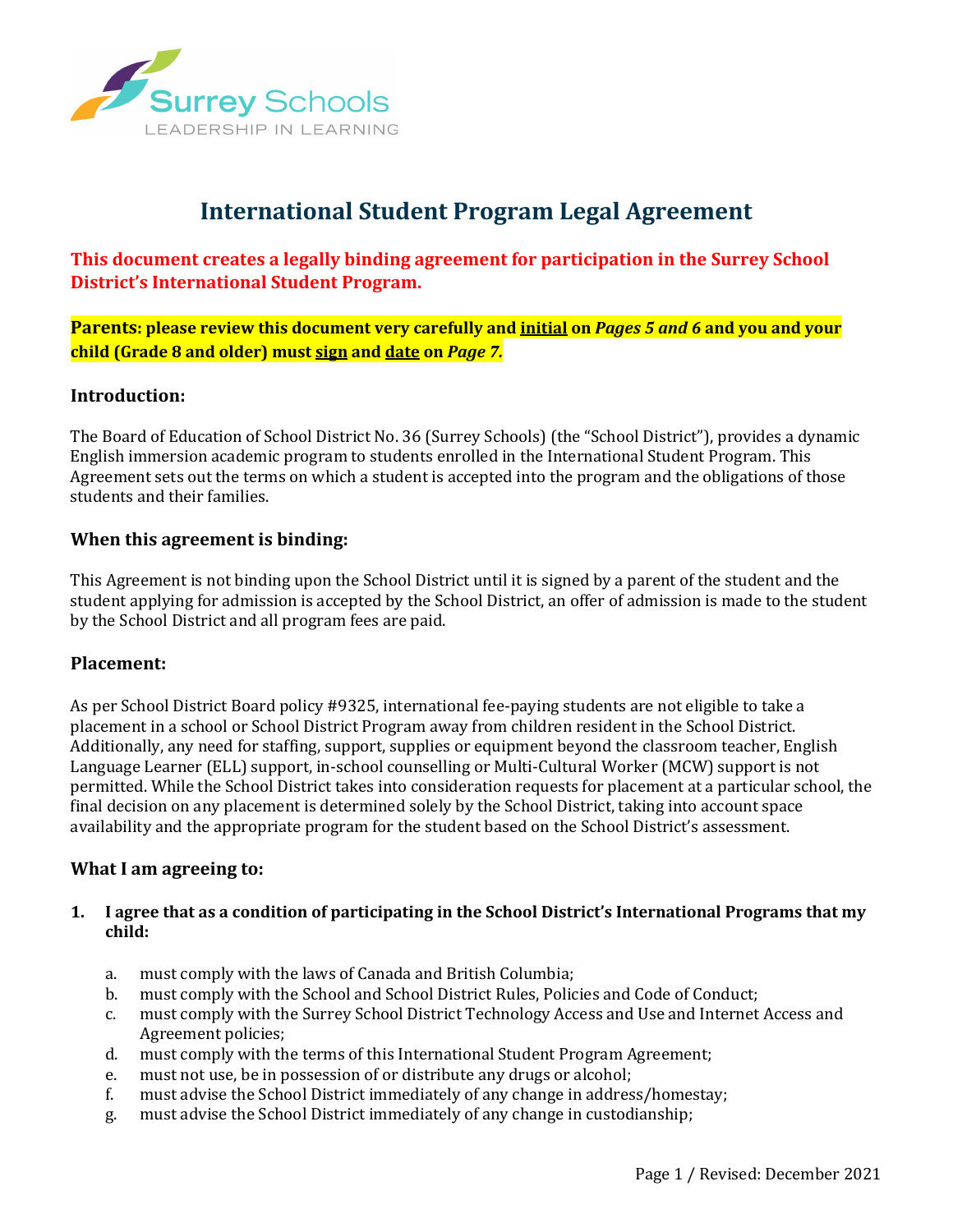

- h. must attend all registered classes in the International Student Program, unless unable by reason of short term illness or injury to do so and must communicate reason for absence via a parent, legal guardian or custodian for any absences;
- i. must participate in classes and complete all homework/course requirements as assigned;
- j. maintain an up-to-date Immigration, Refugees and Citizenship Canada (IRCC) Study Permit if the program requires it;
- k. must arrive with conversational English, an age-appropriate level of reading and writing in English and be able to understand teacher instructions. While Surrey does not ask for IELTS or TOEFL scores, there is a minimum level of language expected to be successful in grades 10 and  $11$ :

- for students applying to grade 10, they should demonstrate a *minimum* level of IELTS score of 4 or TOEFL score of 30 which equates to the 'Low-Expanding' level (BC Ministry of Education ELL Standards)

- for students applying to grade 11, they should demonstrate a *minimum* level of IELTS score of 5 or TOEFL score of 35 which equates to the 'Expanding-Consolidating' level (BC Ministry of Education ELL Standards)

l. must comply with the terms and conditions of the Surrey Schools International Student Online Course Registration Policy. 

# **My representations:**

I represent to the School District that:

- **2.** my child has no history of engaging in criminal behaviour or sexual misconduct.
- **3.** my child has no known history of any social, emotional, behavioural or health-related problems that could affect their successful participation in the International Student Program.
- **4.** I know of no reason why my child cannot successfully participate in the Surrey Schools International Student Program.

# How this agreement can be ended:

- **5.** I agree that the School District may end this agreement at any time, without notice and without refunding any program fees paid, and may dismiss my child from the International Student Program if:
	- a. any information in my child's application for admission is untrue; including any undisclosed illness, medical or mental health conditions or undisclosed educational needs;
	- b. my child breaches any of the obligations set out in paragraph 1; or
	- c. my child is unable to perform or is not performing to a reasonable academic standard (grade average of less than C or equivalent) and/or is unable to perform or is not performing to age-appropriate behavioural standards.
- **6.** I understand that failure for my child to comply with all of the above will result in my child being placed on Academic Probation, school contracts and School District-based performance contracts, suspension or dismissal as determined necessary by school administrators and Managers of the International Student Program.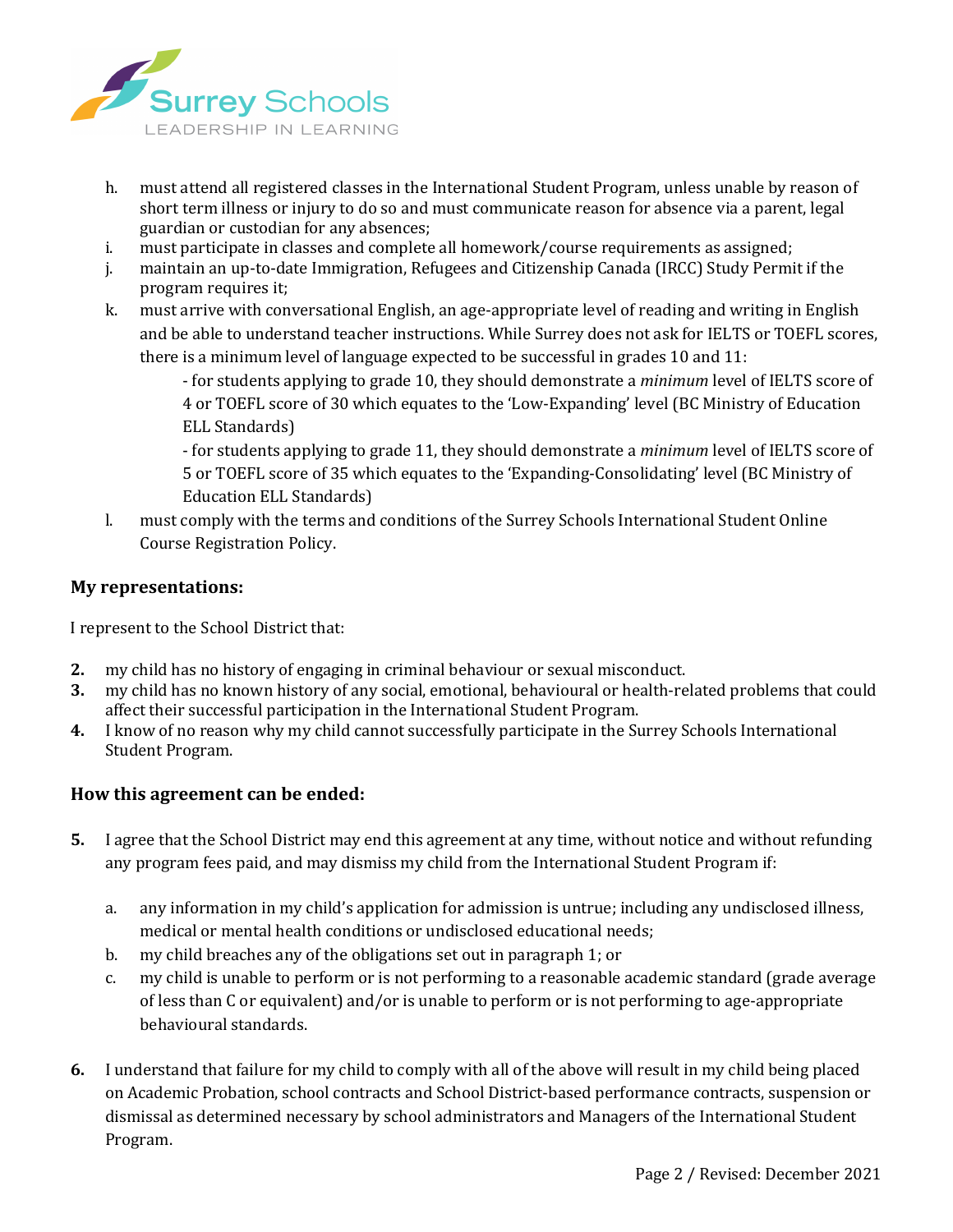

## **Fee Schedule and Refund Policy:**

**7.** In the event that my child does not come to Surrey, decides not to attend or is asked to leave the School District's International Student Program for any reason, I agree that the following terms will apply:

#### **Study Permit Denials, Withdrawals, False or Non-Disclosed Information**

- **1.** Full refund of program fees paid (less \$500 CAD administrative fee), if the Study Permit is not approved by Immigration Refugees and Citizenship Canada (IRCC). The letter of rejection from IRCC must be provided.
- **2. Two-thirds** (2/3) of program fees paid, if student withdraws prior to the commencement of the program (the 'program' is defined as the dates specified on the official Letter of Acceptance and the defined 'program' can be within the same school year or over a split/two different school years). A complete Refund Request Form must be received before the program commences.
- **3.** One-half (1/2) of the program fees paid, if the student withdraws any time between commencement and the end of the first calendar month of the program (the 'program' is defined as the dates specified on the official Letter of Acceptance and the defined 'program' can be within the same school year or over a split/two different school years). A complete Refund Request Form must be received no more than one week after the end of the first calendar month.

#### **4. No refund of program fees if:**

- the student withdraws after the first calendar month of the program (dates as specified on the LOA)
- the student is found to be in violation of the law, policy or regulation as determined by the Government of Canada, police or Surrey Schools (i.e.: chronic absenteeism, suspension from school, consumption of alcohol, drug involvement)
- if there is a major discrepancy between the school records submitted and the student's academic ability
- if there is false information provided or non-disclosure on the application regarding a student's perceived learning/physical disability, behavioural concerns, mental health conditions, undisclosed learning needs and/or medical/criminal history
- if a student arrives to commence studies in grade 10 or 11 and does not meet the minimum language requirements outlined in this agreement and online application instructions

## **Change in Immigration Status:**

In the event students whose residing parent(s) become Permanent Resident(s) or obtain a valid Work or Study Permit (and meet supporting District criteria) after program fees are paid and will reside within Surrey or White Rock, the following shall apply:

- **1.** If there is a change in status that occurs **prior** to September 20, the parents will receive a full refund (less \$500 CAD administrative fee). A completed Refund Request Form and all supporting documentation to confirm a change in immigration status (meaning an official Letter of Acceptance identifying the child(ren) as Ministry-funded international student) must be received no later than 10:00am September 20.
- **2.** If there is a change in status between September 21 and January 25, then the second semester program fees will not be collected or fees already paid for the second semester will be refunded (less \$500 CAD administrative fee).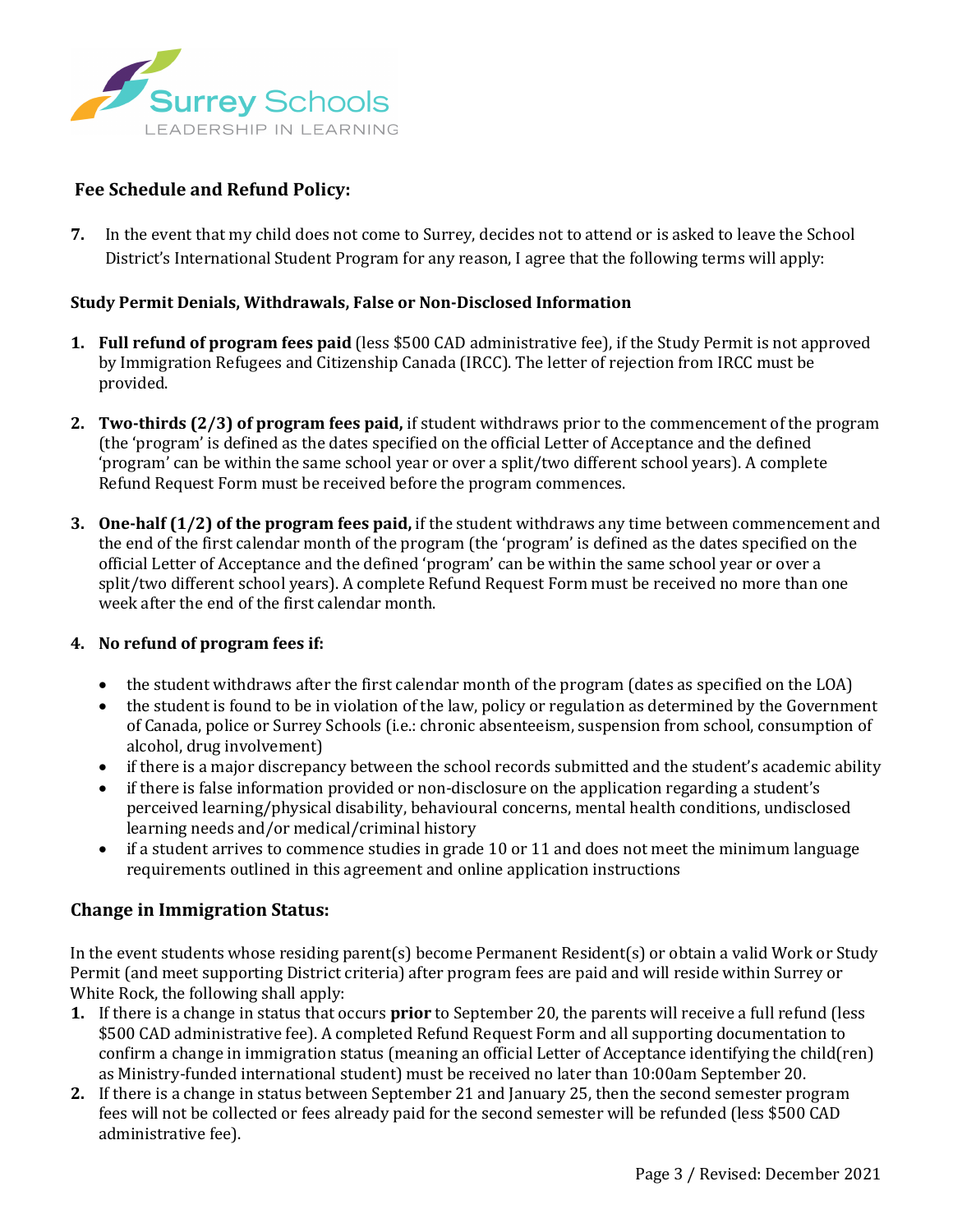

**3.** Change in status occurs between January 26 and June 30 then fees for the current school year will not be refunded. 

## *Please note that all refunds are subject to a \$500 administration fee.*

## **Health Insurance:**

**8.** The student is obliged to at all times maintain adequate medical and health insurance while in Canada and the School District is not responsible for any loss or damage suffered by the student as a result of failure to maintain adequate insurance. Students are required to enroll in medical insurance through the International Student Program office for the entire duration of their program in Surrey School District. If a student cancels or fails to extend their insurance when needed, the School District is not responsible for any loss or damage suffered by the student as a result of failure to maintain adequate insurance.

## **Assumption of Risk:**

- **9.** I understand that there are risks associated with my child enrolling in the School District and that my child will not be under constant supervision. I understand that medical and health emergencies can occur without warning. I voluntarily assume the risk that my child may suffer illness, injury or another emergency and agree that I will not bring any claim against the School District or any of its employees for any injury suffered by my child while participating in the International Student Program.
- **10.** I understand that the student may wish to participate in extracurricular activities such as sports teams, field trips, or school clubs. I give my permission for the student to participate in such extracurricular activities if the Custodian in their discretion considers such activity appropriate. I understand that the School District may not allow my child to participate in high-risk activities such as skiing, surfing, snowboarding, mountain climbing, kayaking or canoeing unless I or the Custodian also provide consent to that activity.

# **Forum for Dispute Resolution:**

**11.** I agree that any dispute arising under the interpretation, application or performance of this agreement or in any way arising out of my child's participation in the School District's International Student Program will be resolved in a British Columbia Court and I agree that I will not bring proceedings in any other court or jurisdiction and irrevocably agree to the jurisdiction of British Columbia courts.

## **Collection, Use and Disclosure of Personal Information:**

**12.** I understand that for the purposes of my child's participation in the School District's International Program, the School District will collect, use and disclose personal information about me and my child, including information about my child's health and education as well as contact information for me and my child. I understand that that information will be collected, used and disclosed for the purposes of offering and administering the International Programs as permitted by the British Columbia Freedom of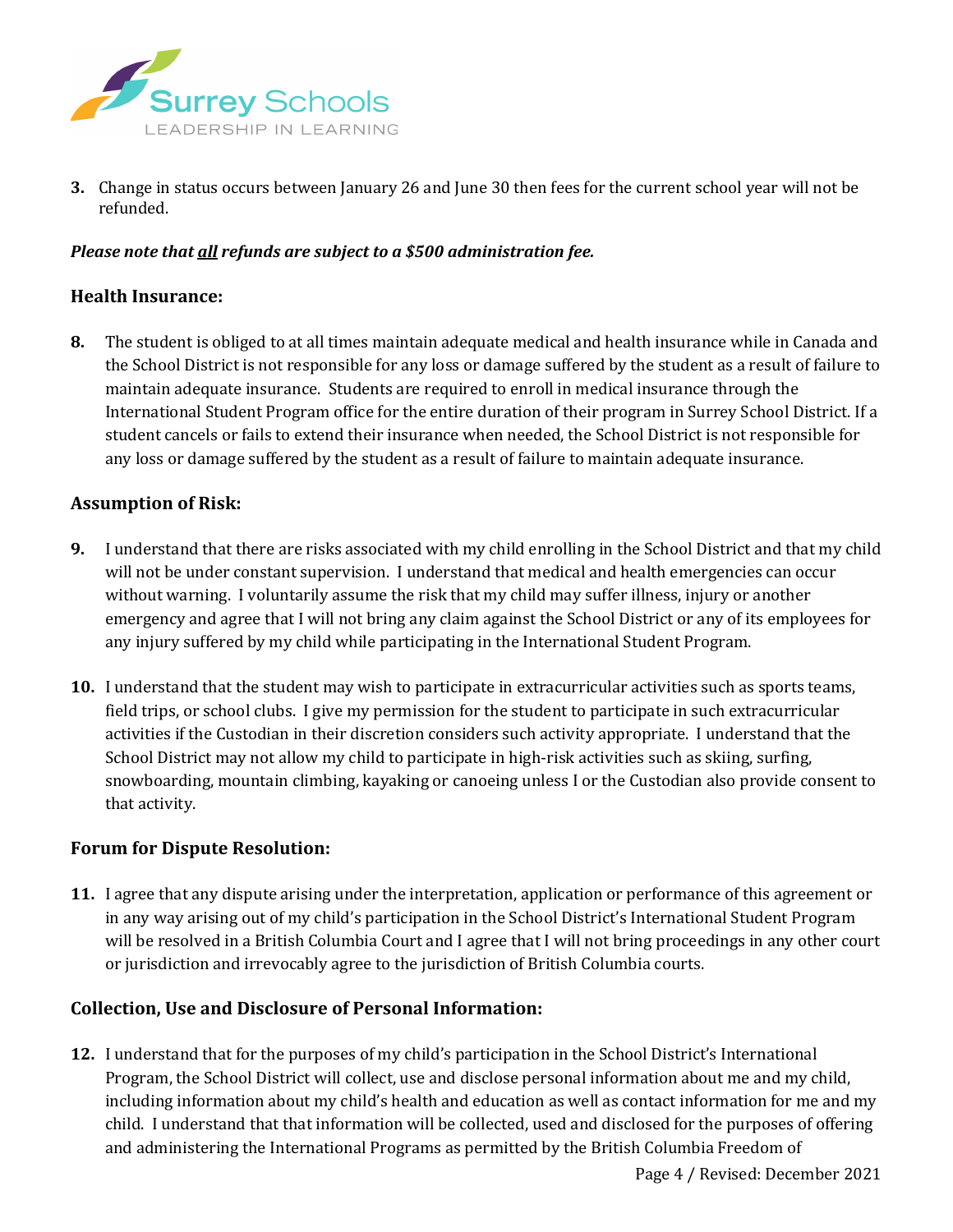

Information and Protection of Privacy Act (FOIPPA) and the British Columbia School Act and may be shared with school authorities, medical and social service providers, homestay providers, custodians and others as required.

#### Please check one and initial:

Yes – I agree to the use of my and my child's personal information for purposes consistent with the above.

 $No$  – I do not agree with the use of my and my child's personal information for purposes consistent with the above.

#### Parent initials: Letter

**13.** I agree that under FOIPPA, the School District has the legal authority to collect personal information about students and their families for educational and related purposes. The personal information collected by the School District may include images of identifiable students including class photos, individual photos, sporting, and special event photos. It is a tradition in the School District to publish student names and/or photographs of individual students and groups of students commemorating events, or promoting or celebrating participation in various educational, sports and cultural activities. Students' names, photographs and comments may be published in the school yearbook, newsletters, honour rolls, programs, calendars, annual reports, and the School or School District webpage. While such activities promote student achievement and accomplishments, the School District recognizes that there may be sensitivities to publishing such images where they name and/or identify students. Accordingly, I agree to my child's name, photograph or comments relating to these types of School activities for these purposes.

#### Please check one and initial:

Yes – I agree to the use of my and my child's personal information for purposes consistent with the above.

 $No$  – I do not agree with the use of my and my child's personal information for purposes consistent with the above.

#### Parent initials: \_\_\_\_\_\_\_\_\_\_\_\_\_\_\_\_

**14.** From time to time, teachers may use various websites and applications that store data outside Canada, such as Google Docs, Prezi, Noodle Bib, etc. Parents must be aware that student information may reside on servers not located in Canada and their consent is required to use such websites. Students are expected to use their school district-assigned email address and follow teacher guidelines when using website applications. Students may also be asked by the International Student Program and/or School District to use video-conferencing software such as Microsoft Teams and affiliated applications, Zoom, Skype, Facetime etc. for assessment and student orientation purposes.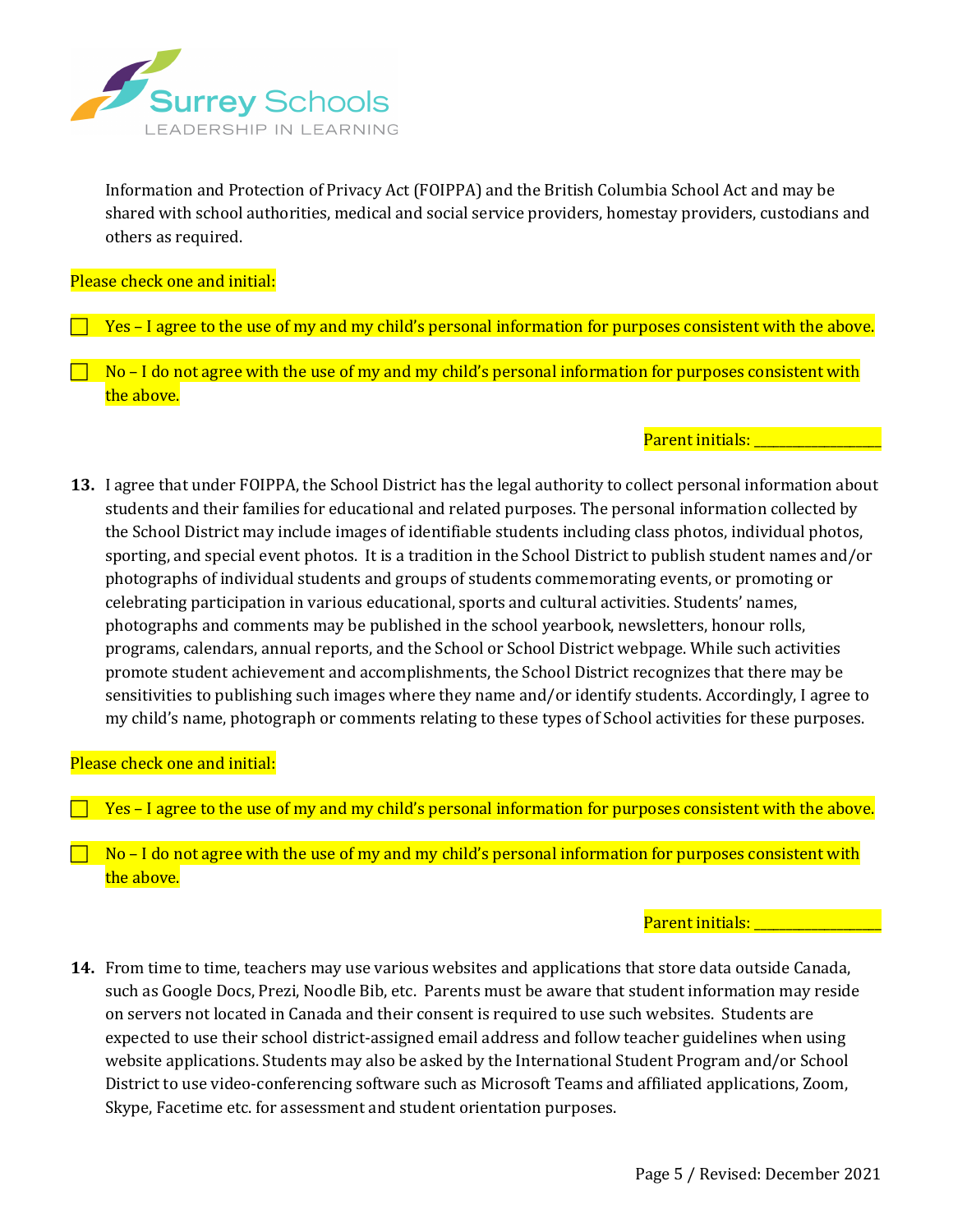

#### Please check one and initial:

Yes – I agree to the use of my and my child's personal information for purposes consistent with the above and consent to their use of video-conferencing software as outlined above.

 $\overline{a}$  No – I do not agree with the use of my and my child's personal information for purposes consistent with the above and do not consent to their use of video-conferencing software as outlined above.

Parent initials: \_\_\_\_\_\_\_\_\_\_\_\_\_\_\_\_\_\_\_\_

## **Release:**

- **15.** I waive and release all claims against the School District for the injury, loss, damage, accident, delay or expense resulting from my child's participation in the School District's International Student Program. I also release the School District and agree to indemnify it, with regard to any financial obligations or liabilities that the School District may incur as a result of claims by others, or that my child may personally incur, or any damage or injury to the person or property of others that my child may cause while participating in the International Program.
- **16.** I understand that the School District is not responsible for any loss or injury suffered by my child or me. If my child becomes ill or incapacitated, the School District may take such actions as it considers necessary, including securing medical treatment and transporting my child home at his or her own expense. I release the School District from all liability related to such actions.
- **17.** I understand that failure or inability for my child to comply with the academic and behavioural expectations and School District rules set out in this Agreement will result in my child being placed on Academic Probation, school contracts and School District-based performance contracts. Additionally, I understand that my child's participation in the International Student Program may be terminated at the discretion of the Managers of the International Student Program without any refund of fees, and that my child may be sent home at my expense if he or she does not adhere to the School District rules, standards, and instructions as set forth in the school's Student Code of Conduct, School District policies and this Agreement.
- **18.** I agree that the School District is not liable for any loss suffered by my child or me as a result of any labour dispute that may affect the delivery of an educational program.

**Amendment:** This Agreement with the School District cannot be modified or interpreted except in writing by the School District.

#### Signatures and Completion of Agreement Required on Following Page